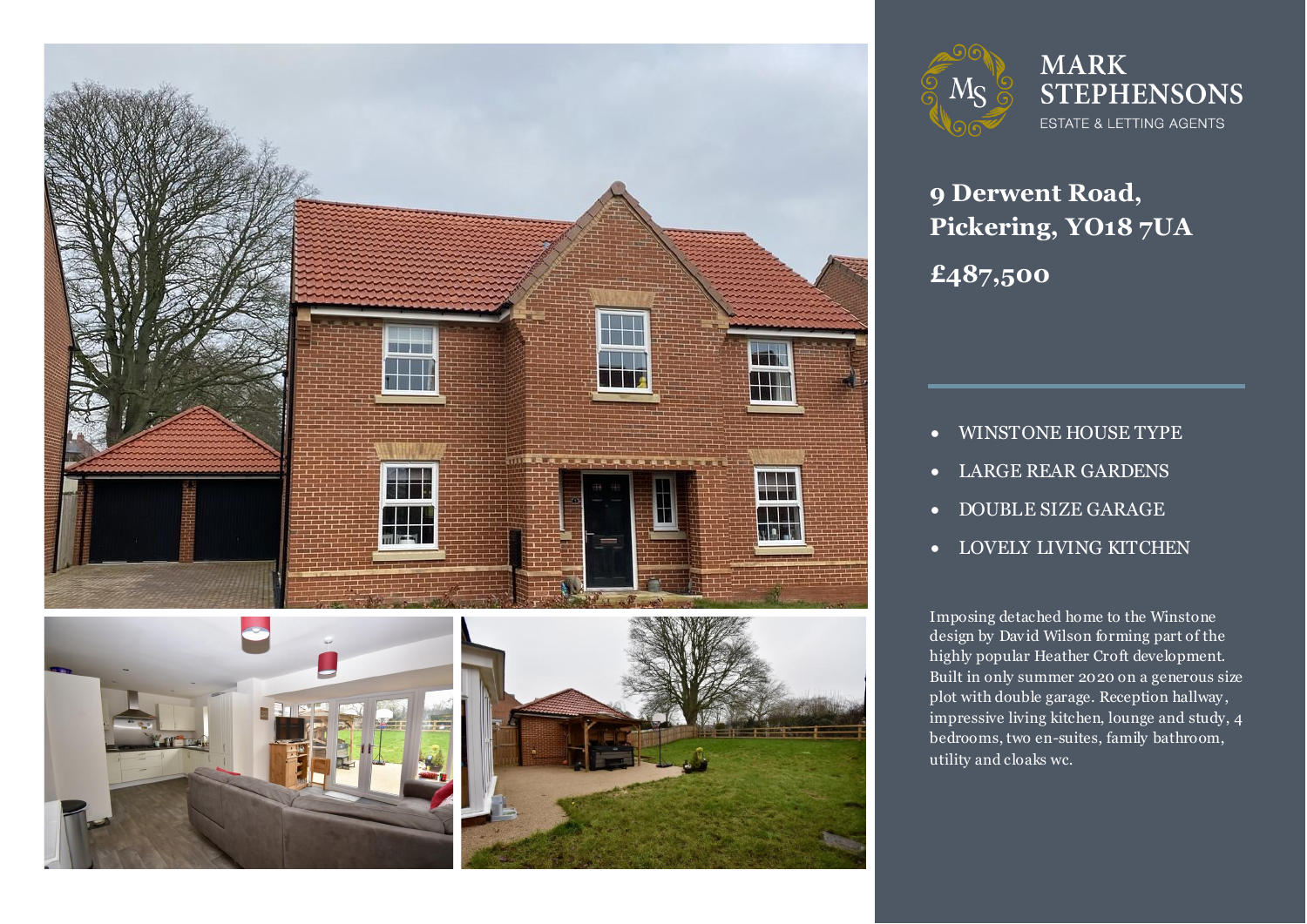

### LOCATION

Pickering is a pleasant market town at the foot of the North York Moors National Park, offering a wide selection of shops, schools and amenities. There are good road links to the east coast and the neighbouring market town of Malton where there is a regular rail link to the City of York.

From Pickering roundabout take the A169 towards Whitby. Take the left on to the David Wilson Heather Croft Development via Derwent Road and number 9 can be clearly identified on the left, via our For Sale board.

COUNCIL TAX Band F.

SERVICES All mains services are connected to this property.

### GROUND FLOOR

RECEPTION HALL

Front entrance door. Front window. Stairs off to the first floor. Understairs cupboard. Radiator.

WC Two piece suite. Front window. Radiator.

**STUDY**  $9'4''$  x 7' 2" (2.84m x 2.18m) Front window. Radiator.

DINING ROOM  $11'9''$  x  $8'4''$  (3.58m x 2.54m) Front window. Radiator.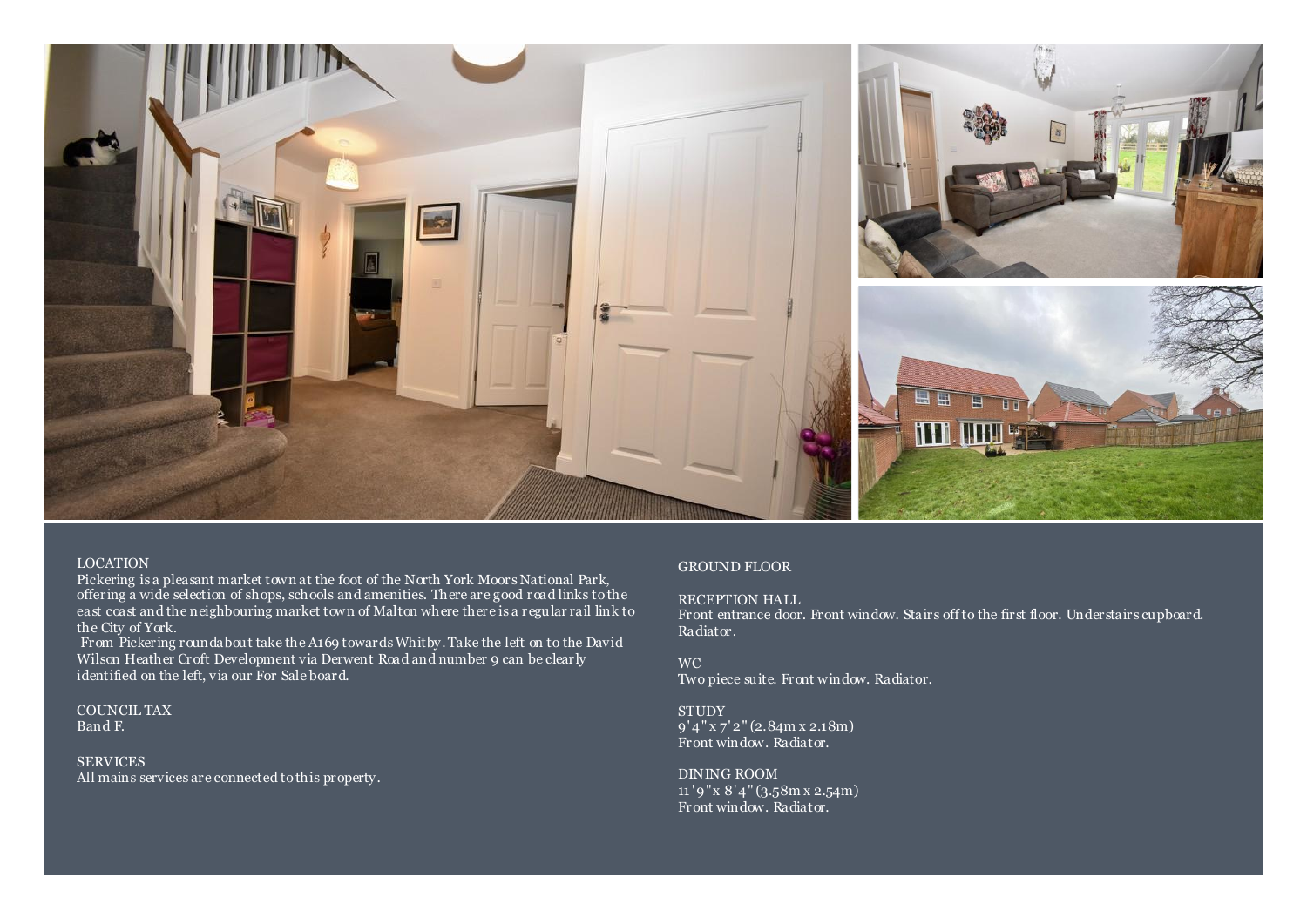



UTILITY ROOM Cupboard housing Ideal Logic gas central heating boiler. Power and water. Sink and base cupboards. Side entrance door. Radiator.

KITCHEN/DINER/LIVING 21' 6" x 14' 6" (6.55m x 4.42m) All well fitted with units and integrated appliances - oven, fridge freezer, dishwasher, 5 ring gas hob and extractor hood. Rear window. Large French doors/windows opening out onto the garden. Radiator.

SITTING ROOM 17 ' 0" x 12' 1 " (5.18m x 3.68m) Rear French doors. Radiator.

FIRST FLOOR

LANDING Loft hatch. Double sized cupboard with water cylinder. Radiator.

BEDROOM ONE  $17'$  0" x  $11'$  10" (5.18m x 3.61m) Front and side window. Dressing room area with extensive fitted wardrobes. Rear window. Radiator.

EN SUITE Three piece suite with double sized cubicle. Heated towel rail. Rear window.

BEDROOM TWO 12' 4" x 10' 7" (3.76m x 3.23m) Two rear windows. Radiator.

EN SUITE Two piece suite with double sized shower cubicle. Heated towel rail.

BEDROOM THREE 11 ' 0" x 9' 8" (3.35m x 2.95m) Front window. Radiator.

BEDROOM FOUR Front window. Radiator.

BATHROOM Three piece suite and separate shower cubicle. Rear window. Radiator.

**OUTSIDE** FRONT Open plan good width brick paved driveway leading to;

GARAGE  $17'$  x  $17'$  (5.18m x 5.18m) Detached double garage with twin single doors. Power and light.

REAR Very generous size lawned plot with good sized patio area and covered hot tub.